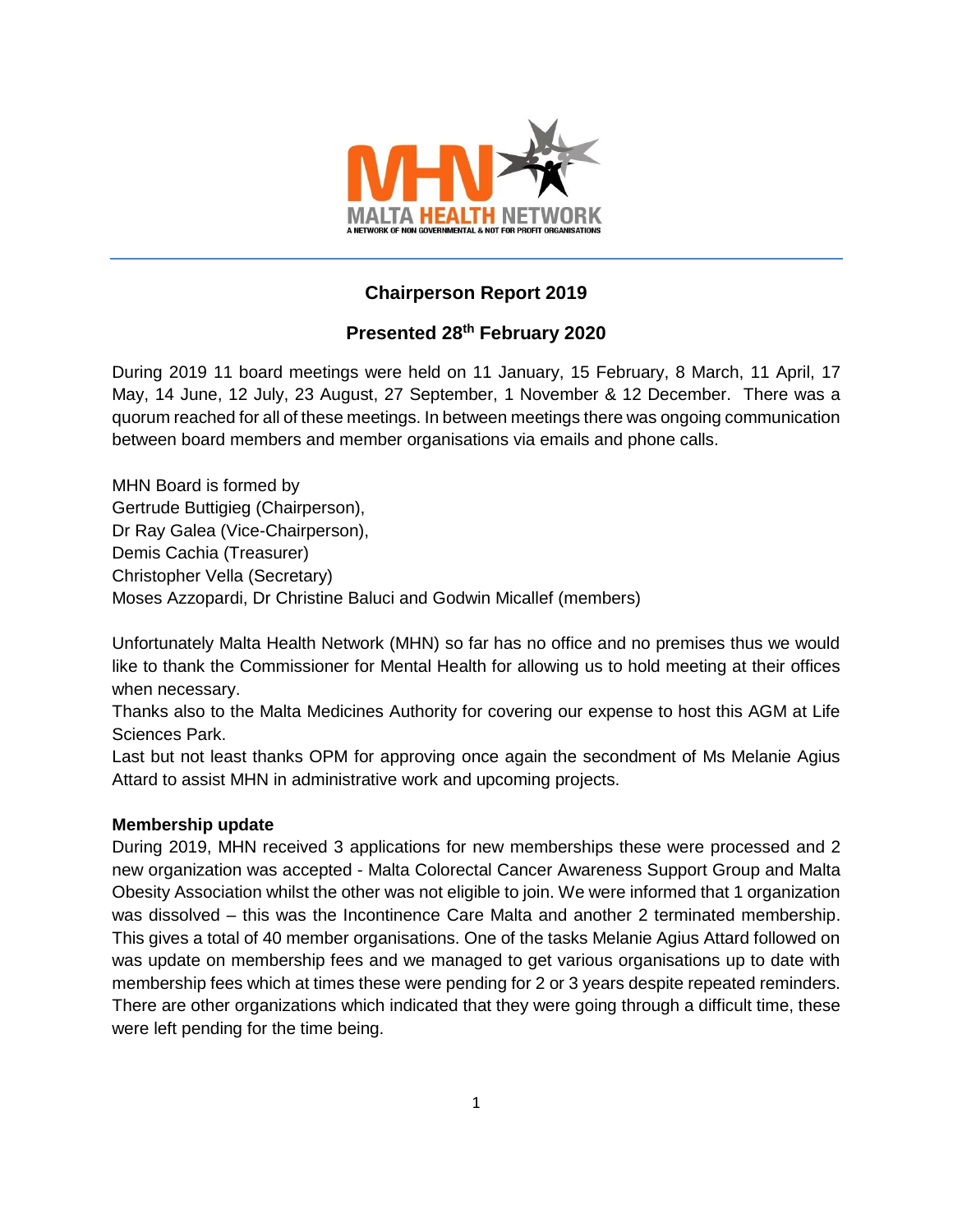### **Activities on Local Level**

### **Meeting with Important Stakeholders:**

On 24th May MHN board met for a courtesy visit with the President of Malta, Dr George Vella. He was very interested in the work of MHN and when we explained about the training on Policies he immediately offered his Patronage and support for the events.

20 June 2019 attended for meeting with Deputy Prim Minister, Minister for Health Mr Chris Fearne this was a positive meeting where MHN explained various difficulties encountered and Hon Fearne assured MHN that he was willing to listen to our queries and attention would be given taking in consideration various limitations and asked to get in touch with Dr Anthony Gatt should there be queries to pass on to Ministry.

**TIS funded Training Programme:** Empowering patients and Health related NGOs to influence Health Policy at National and International levels

Following request for funds MHN was successful in obtaining funds to carry out this training programme. This targeted Maltese patients and Health related NGOs. The training sessions involved a number of local and foreign speakers who delivered information on how Civil Society can act in a pro-active way in the drawing up of National and International policies and legislation. 2 sessions were held in 2019, these were both held at San Anton Palace, thanks to the courtesy of the Office of the President of Malta and the whole programme was under the distinguished Patronage of HE The President of Malta.

| Session 1 The Patient and Civil Society  | 16th October 2019  |
|------------------------------------------|--------------------|
| Session 2 The Patients and Health Policy | 22nd November 2019 |

Other session to be held in 2020

| Session 3 Patients' Empowerment       | 15th January 2020  |
|---------------------------------------|--------------------|
| Session 4 The Patient and Legislation | 7th February 2020  |
| Session 5 Certificates Award Ceremony | 28th February 2020 |

Feedback on training is being evaluated and will be taken in consideration when organizing future events. We shall also be sending a questionnaire to organisations who did not attend for the training to explore why and what can be done to attract them more. Presentations, photos, speakers etc will be available on MHN website shortly.

**Policies document:** Following reflective seminar held by MHN Board in July 2019, it was agreed that a Policies document is developed. This is to bring together various aspects to regulate the work of MHN in a transparent way and based on principals of good governance. Some sections also refer to what MHN expects of member organizations a pdf copy of the document will be available in MHN website from March 2020.

We have submitted application for legal entity and beneficial owners: both processes started but still pending to be finalised by respective offices. Outcome is beyond us and we will keep following and relevant information communicated accordingly.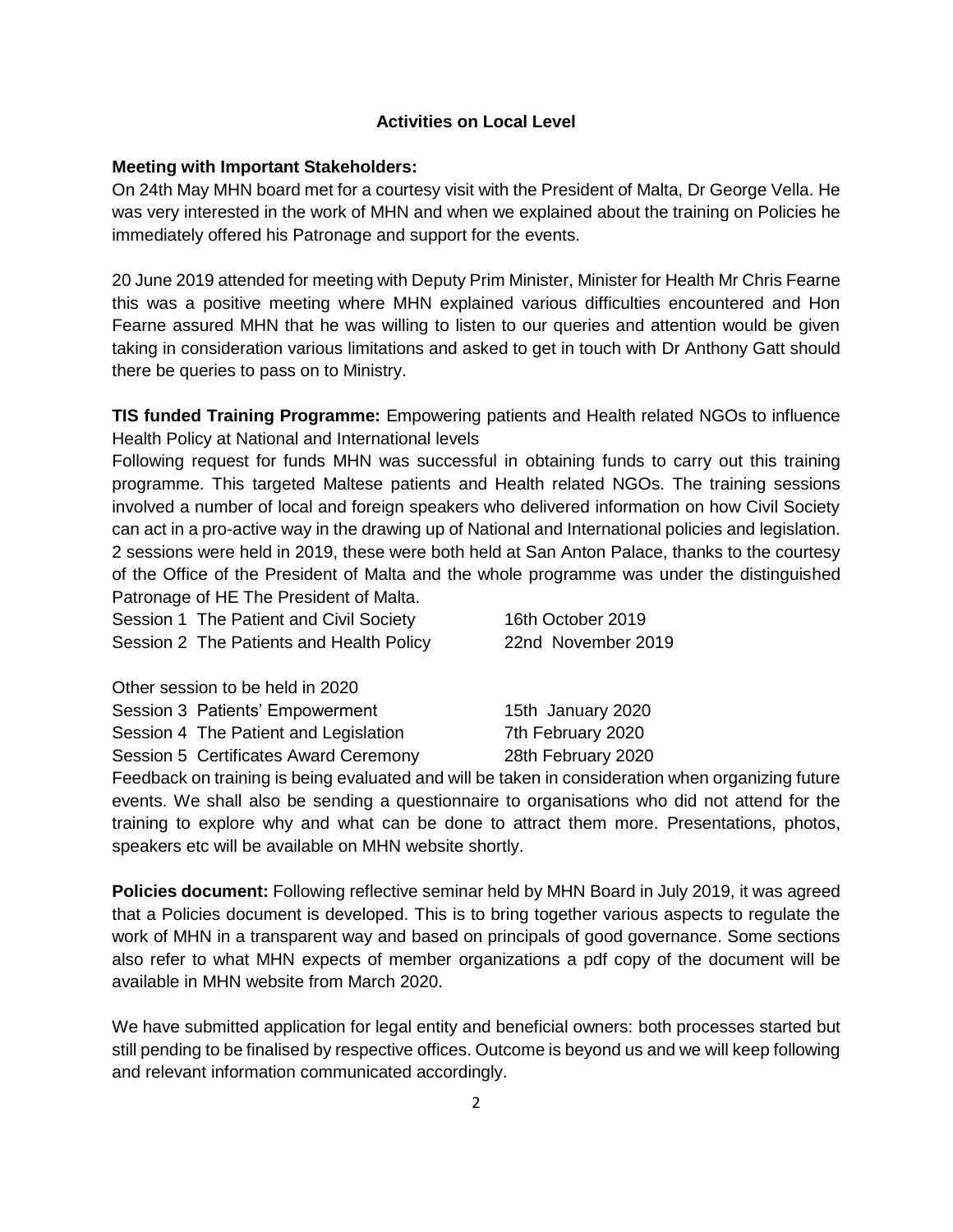**Elections for European Parliament:** In collaboration with EPF and ACN, MHN organised a meetings with MEP Candidates, with some 1-1 meetings were held whilst others accepted MHN invitation for meeting held on 28th February. We managed to collect 13 signatures for the EPF Manifesto for MEP elections. We are pleased that 2 out of the 13 MEP Candidates who promised their support were elected namely Dr Alfred Sant and Dr Roberta Metsola. After the elections MHN send congratulations to all elected and Dr Alfred Sant accepted our request to meet up. Meeting was held on 13 September 2019 and it was a very positive experience. Both Dr Metsola and Dr Sant contributed to the SIP 2019 Symposium with a recorded message which was greatly appreciated by all audience at the symposium.

**Collaboration with other entities:** Most of MHN members were invited at Capacity Building Seminar for patient leaders organised by Novartis on 23rd March 2019.

National Cancer Platform: MHN kept its affiliation in the NCP, we participated in events organised for World Cancer Day in February and later in the year when the Platform was formally registered as a foundation with Commissioner for VO, we were recognized as founder members and Prof Ray Galea was elected Chairperson for the NCP.

Contribution to the Smoking and Health Advisory Committee: in 2019 the work of the committee picked up again and met regularly. GB was patient representative nominated on committee. Main work involved contribution to drafting of Smoking Strategy being developed by the Ministry.

Digital and Small health Ecosystems involved other stakeholders including Ministry for Health, University and professionals – meetings were held, however this has been put aside for the time being since it was taking too many resources from MHN.

MCVS elections: Gertrude Buttigieg was elected on MCVS to represent the sector of Health and Disability. Thanks to those organisations who have support these elections and we look forward to closer collaboration for better representation on the Council.

**Visibility:** We have kept website updated as much as possible. There was a positive response by members to promote their events via Calendar and we are willing to keep doing this and improve. We have also used Facebook page extensively to spread out messages. This included the promotion of EPF Manifesto for MEP Elections in May 2019, when a press release was also published listing the names of candidates who support the manifesto and this appeared also on local media. MHN president was invited on different radio programmes to promote Patients' rights and talk about Patient empowerment.

MHN this year promoted through social media: World Patient Safety Day-17th September, World Lung Day – 25th September and 100 Cities against Pain – 28th September.

**Public Consultations:** MHN submitted feedback for the Mental Health Strategy which was open for consultation in 2019. Submitted feedback on Air Quality Consultation carried out in early 2019.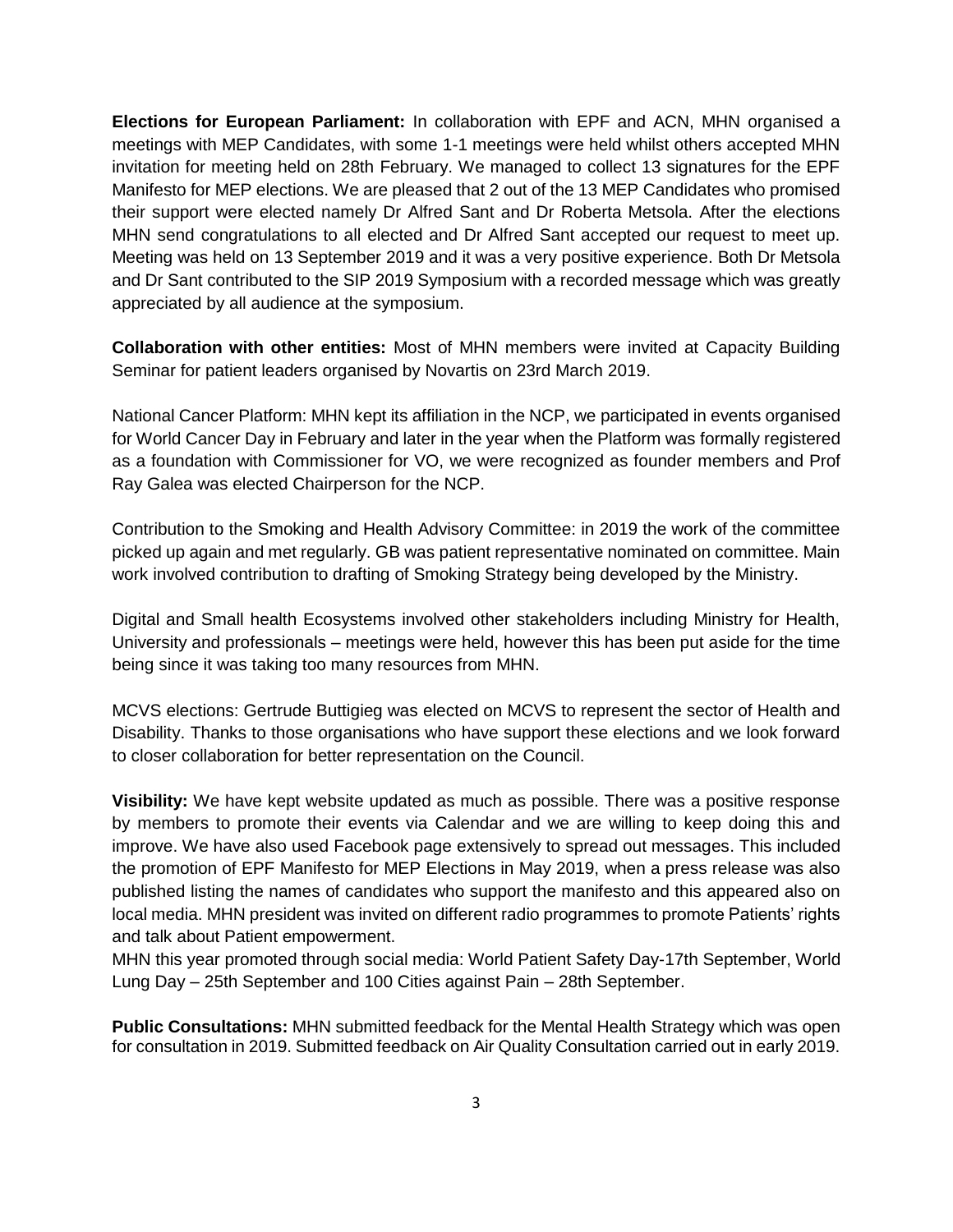With regards to discussion about Environment and Health, Dr Christine Baluci has attended several meetings representing MHN on the matter.

MHN Chairperson was interviewed for the ESF study being carried out by Ministry for Health on Determinants of Health.

Submitted also recommendations for Budget 2020 to the Ministry for Health. We asked members for their feedback but only received from 4 organisations – their recommendations were included in our document.

We were contacted by Officials from the Ministry of Health to contribute towards work being carried out in the drafting of 'A Health Enhancing Physical Activity Strategy and Action Plan for Malta. We assisted also the Department for Policy in Health in finding patients/carers, through collaboration with Hospice Malta, for a focus groups to start the work on a 'Palliative Care Strategy.

**The impact of Pain on Maltese Citizens funded through VOPs**: This project was concluded in 2019 after we received the outstanding payment from MCVS on behalf of the Parliamentary Secretary for Youths, Sports and Voluntary Sector (PSYSVS). In 2019, 2 Posters Presentations about the project were presented at the EFIC Congress held in Valencia in September 2019 and SIP Symposium 2019 held in Brussels in November 2019. GB attended for both events representing both MHN & SIP Malta. Dr Mario Grixti attending for the SIP Symposium and presented the poster on our research and is now working on a paper to be published in a European Journal.

#### **Activities on a European & International Level**

.

**European Patient Academy for Therapeutic Innovation (EUPATI):** – Mary Vella as Patient representative (substitute) and Prof Pierre Mallia attended for EUPATI AGM in Copenhagen, Denmark on 20th May 2019. On a local level we are not managing to do much with regards to EUPATI due to various difficulties including limited human resources. However we had 3 applications submitted for patients to do the EUPATI Expert training and Christine Montague was selected to take this training. The academic part is fully funded by EUPATI, MHN will be seeking out possible funding options to cover travel and accommodation fees for the 2 face-to-face sessions she has to attend in 2020 & 2021 as part of the training. MHN has already tried to make contacts for funding eg through Medicines Authority Malta, however they are not in a position to fund. But having trained people in the development of medicines etc we will be in a position for collaboration in the Academy for Patient Centered Excellence and Innovation in Regulatory Services set up in 2019 by the Medicines Authority.

**European Patients Forum (EPF):** MHN was represented for the EPF AGM by Demis Cachia. During this meeting changes to EPF statute were approved. One of the main changes is broadening the geographic area of Europe and thus making membership in EPF of organisations not in the EU possible. We supported the EPF Manifesto for the MEP Elections for 2019 as explained earlier. Ms Christine Montague (MS Society), was selected and successfully participated in the EPF Capacity Building Module on Empowering Leadership and Positive Organisational Governance. For this first time this year EPF organised Congress 12-14th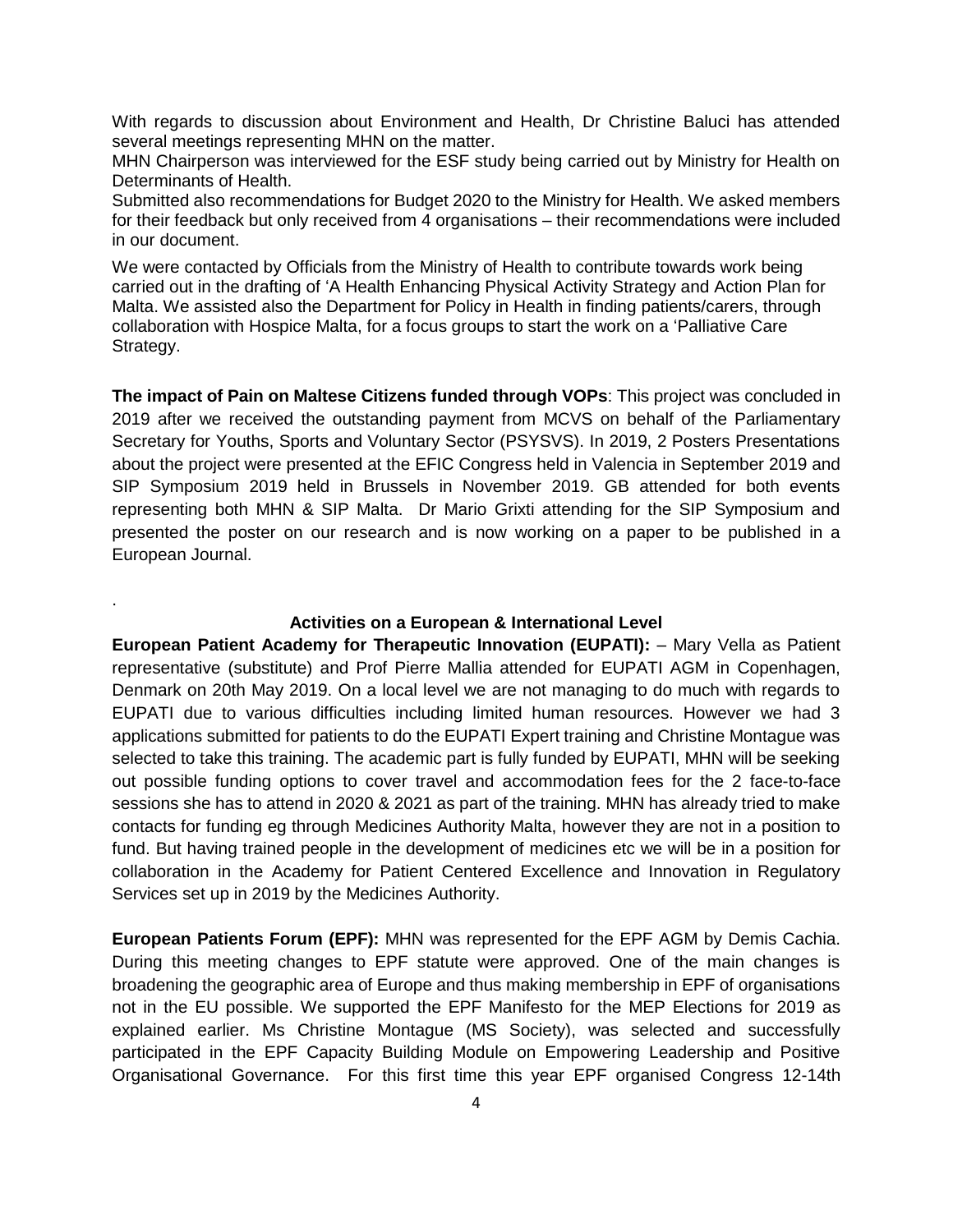November. MHN was represented by Demis Cachia and we offered to partially support the participation of 2 representatives from MHN organisations, whilst we had chosen 2 persons 2 attend, at the end of the day only Mary Vella attended. We were invited to submit nominations for participation of Youths for Summer Youth Camp, a representative from Richmond Foundation submitted application Matthew Paris attended for Summer Camp.

We are still contributing to the EPF led project COMPAR-EU project. This is a Horizon 2020 project. EPF is leading the package Eliciting patients' priorities and preferences. This project is looking at chronic conditions primarily Type 2 Diabetes, Obesity, Chronic Obstructive Pulmonary disease and heart failure. We have engaged other representatives from Malta these will be involved in the final stages of the self-care toolkits through webinars, review of documents and 2 face-to-face meetings to be held during 2020 in Brussels.

EPF invited us to send a representative to attend training seminar on Data Saves Life on 17th September – MHN was represented by Dr Christine Baluci.

We were honored with the presence of Ms Elena Balestra (EPF Membership and Capacity Building Manager) was our guest speaker at the TIS training in December. EPF were very happy to support the training programme, for us it was an honour to have her and all audience who attended were very happy with her presentation.

**Active Citizenship Network (ACN):** ACN invited MHN for various events during 2019. 4-5th February 2019, Dr Christine Baluci represented MHN training event organised by ACN in preparation for MEP Elections, Patients' rights day and information on Campaign Towards higher patient safety in EU hospitals - Innovation in hygiene & sanification to reduce healthcare associated infections and antimicrobial resistance. For Patients' Rights day event 9-10th April, MHN was represented by Gertrude Buttigieg this year the topic was Public Health and better use of resources followed by a session on Digital Health.

In 2019 MHN signed and expression of interest and is now partners in a project by ACN on Understanding for Cardiovascular Prevention Initiative. This is a 2 year project which will involve training and then dissemination of information on a local level. 2 nurses who work in the field of Cardiovascular education and rehabilitation will be representing MHN. The selection was done after there were no suitable candidates from member organisations and it was agreed that these 2 persons could contribute to the project and to local implementation. Malta Health Foundation are also involved in this project with MHN. Another invitation for a project by ACN was also sent to MHN this dealt with Migrant social integration – due to the fact that this was not considered to be within the remit of MHN but ACN asked us to get in touch with Maltese partners, contact was passed on to the Foundation for the Shelter and support of Migrants who are now partners in this project.

**ISAL Foundation**: Signed Expression of interest as participants in project to study Chronic Pain, Project to be funded through Europe for Citizens Fund.

**European Public Health Alliance (EPHA):** we are still members however this year we did not attend AGM. We have been following and actively contributed to the Roadmap for action on